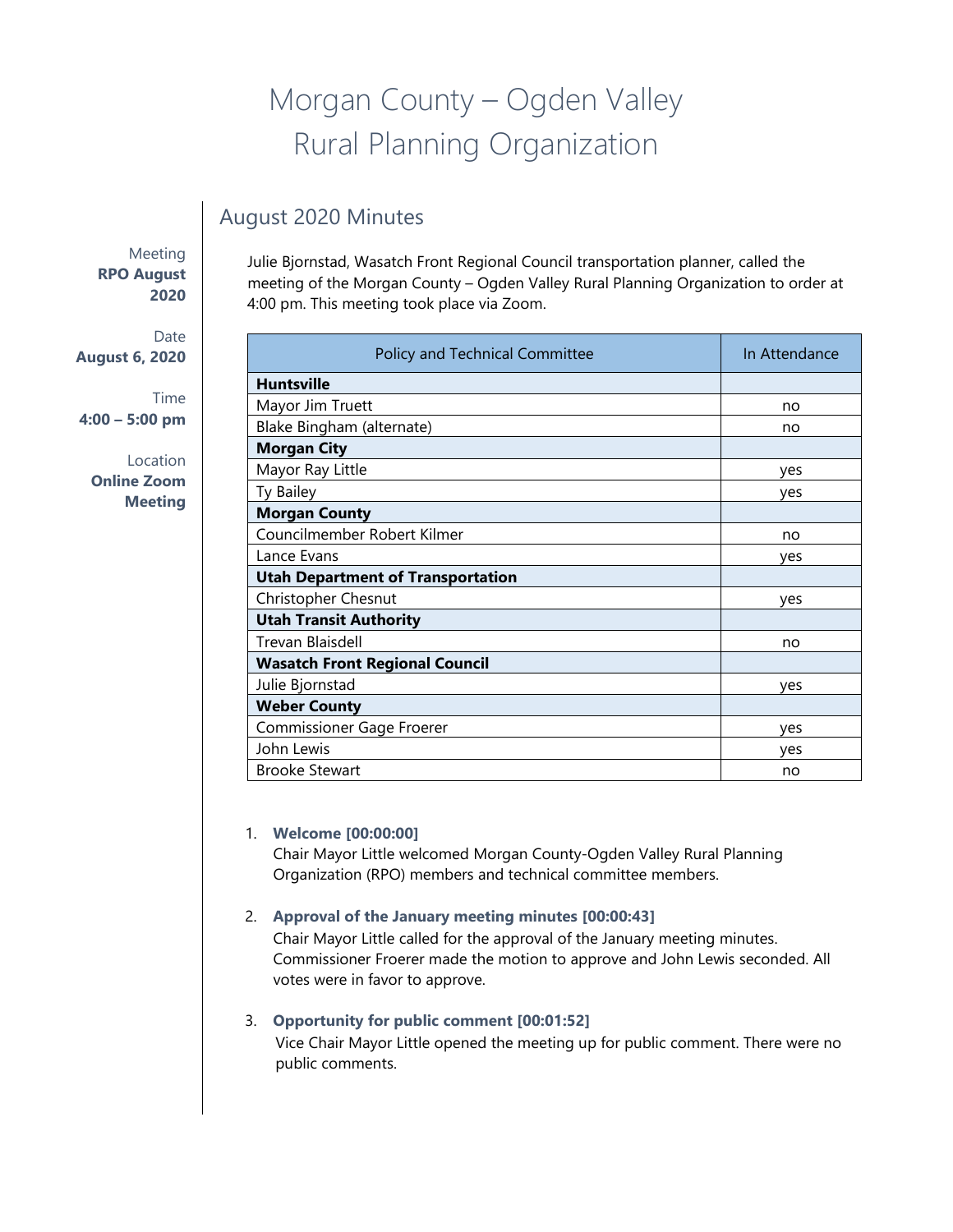#### 4. **COVID-19 impacts to travel and revenue [00:02:05]**

Julie Bjornstad provided an update to the RPO on how COVID-19 was impacting travel and tax revenue in the area. In summary, people were taking fewer trips and those trips that were made tended to be closer to home.

Traffic volumes on I-15 in Davis and Weber Counties made significant drops in mid-March, corresponding with the Governor's stay-at-home orders and have been increasing as the economy reopens. The percentage of people staying at home peaked in April in both Morgan and Weber Counties. Trips per day also declined and had not reached 2019 levels yet. This reduction in trips resulted in reductions in motor fuel sales of 34 percent in April and 18 percent in May compared to the previous year. This will impact UDOT funding as well as B & C revenues. Year-over-year taxable sales were up nine to 11 percent in the Region in January and February, before essentially breaking even in March and April. May, the last month of available data, had a ten percent increase in sales over 2019. Morgan City and County experienced significant year-over-year increases in taxable sales through February, March, April, and especially May, as residents stayed within the County for essentials. Bicycling usage has also increased in the Region since March, including the RPO area, and has sustained over the past few months, which should be noted as Morgan City and County prepare update master plans. Ty Bailey noted that they had noticed more residents staying within the County to shop and many more people were doing home improvement projects. Commissioner Froerer noted that the increase in taxable sales in Huntsville was likely due to more people recreating near the area's reservoirs. John Lewis noted that Wolf Creek's sales have increased 300 percent over last year and homes sales have had a significant increase as people move from larger cities. He predicts this will impact our demographics and traffic and that these impacts will be felt well into the future.

#### 5. **Local updates [0:24:43]**

Morgan County has recently begun developing a corridor preservation prioritization process. There are currently only two eligible entities, Morgan County and Morgan City, and only a few collectors and arterials that are eligible. The two entities will work together to develop a tenyear project list.

Morgan City also recently imposed a local option sales tax for transportation, making it the first local option sales tax in the County. The City had adopted a resolution in 2019 in support of the County imposing a local option sales tax, which was ultimately not imposed. The new revenue source may be used to bond to finish the Young Street bridge project.

#### 6. **Funding opportunities [00:30:20]**

Christopher Chesnut noted that UDOT's Trasnportation Investment Fund (TIF), TIF Active Transportation, Transit TIF (TTIF), and TTIF First-Mile/Last-Mile funding will have a call for applications in October 2020. More information about the process can be found online at https://www.udot.utah.gov/connect/about-us/commission/project-prioritization-process/.

Julie Bjornstad reviewed additional resources and funding sources: Rural Opportunities to Use Transportation for Economic [Success \(ROUTES\)](https://www.udot.utah.gov/connect/about-us/commission/project-prioritization-process) Initiative, Safe Routes to School, and Safe Sidewalks. [The Federal](https://www.udot.utah.gov/connect/about-us/commission/project-prioritization-process) Highway Administration (FHWA)